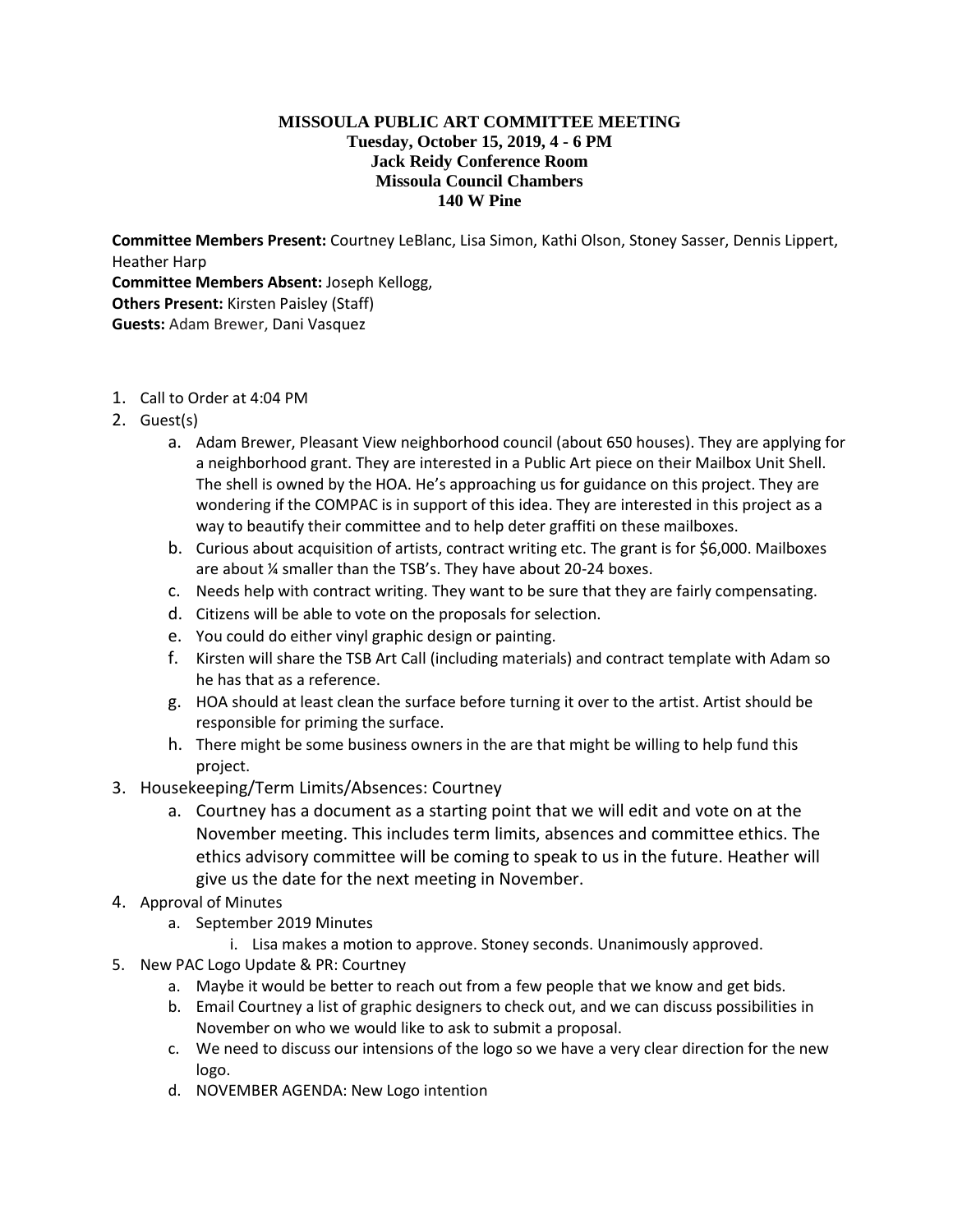- 6. CPAL: Courtney
	- a. Art Call was sent to Kevin Bell. Lisa will do a rewrite a bit and send to SKC in the spring.
- 7. Suzanne Reed's Kinetic Sculpture: Courtney/Kirsten/Stoney
	- a. The sculpture is installed in her yard. She is on the corner of Hollis and Central, and the sculpture is in the backyard – she said you're welcome to stop by.
	- b. Courtney will reach back out to Parks & Rec to see if they are at all interested.
	- c. Heather went to a neighborhood council meeting there might be some of those councils that are interested in some art.
	- d. She should maybe contact Jane Kelly about attending a general neighborhood council meeting.
- 8. Art Smart Book Club: Patricia
	- a. FOR NOVEMBER
- 9. How-to Sub-Committee: Patricia
	- a. FOR NOVEMBER
- 10. Huge City Art Piece Open Call: Stoney/Courtney
	- a. This was in response to the Greetings Tour idea. We are not totally on or off board with this idea. We need more information. Maybe we should invite Mirtha back for more information and breakdown of money; particularly how much guest artists would get paid.
	- b. Lisa/Courtney are interested in meeting again with Mirtha, Linda et al.
	- c. We don't particularly care whether the mural gets done, more importantly we don't want MDA to feel like we automatically declined this idea they are bringing to us. These partnerships are important.
- 11. Native Murals: Lisa
	- a. Willow Kipp has proposed to put 8 large murals throughout downtown Missoula representing the 8 recognized tribal nations in Montana. A kay component is incorporating the languages of these tribes. This project fulfills the need for both more Indigenous art and more largescale murals.
	- b. We should maybe reach out to TBID. Each tribe has a cultural commission that we should reach out to. Barb Neilan should be reached out to.
	- c. Dani is part of a coalition that wants to do pretty much this. Indigenous Organizers Collective (IOC). They are developing a campaign; art as activism. More self-representation in art. IOC could potentially be a partner on this project. They are started a data base of indigenous artists all over Montana.
	- d. Check is Arts Missoula is registered for NEA Grants
	- e. Dani feels it is important for the first mural to be Salish since we are on their land.
	- f. Stoney would be happy to be involved in this project.
	- g. School district has a Native American Education program Courtney can reach out and see if there is a connection we should be making there.
	- h. Ray Kingfisher Native American Cultural laison for the schools. They help maintain culture for the students. His wife works for the Urban American Indiana Heather Center.
	- i. Shelley Fiant is another great contact.
	- j. We have percent for art coming from the North Side Park.
	- k. Should be have a matrix of artists/specifications to pull from for curation?
	- l. This project should be driven by indigenous people. Do we need to get approval from each tribes before we move forward with this project? Laura Millan might be able to help with that?
	- m. Lisa has been talking to a couple buildings (Grizzly Hackle is one), about this project.